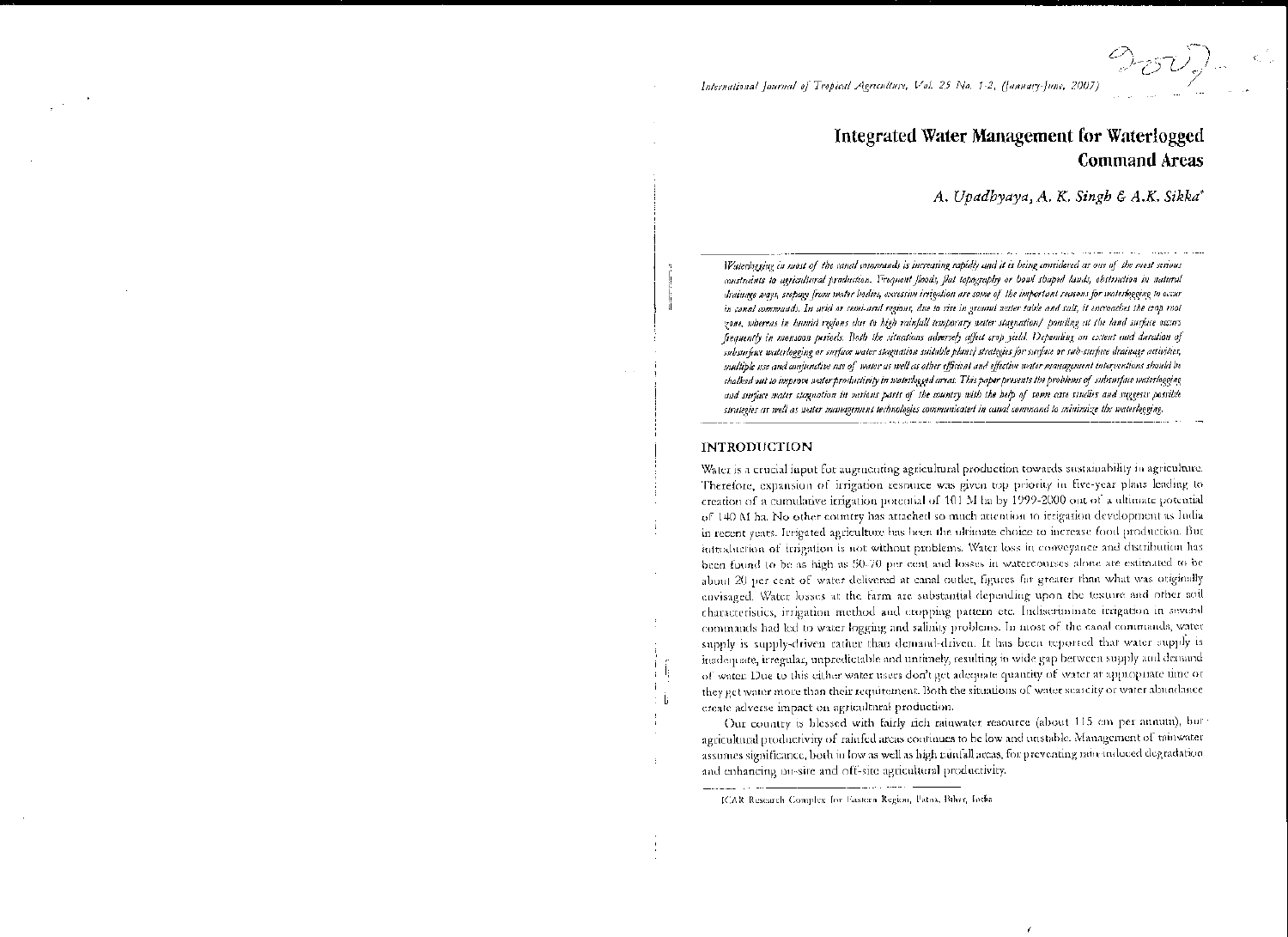### 176 • International Journal of Tropical Agriculture

Under the situation of declining per capita water availability and quality degradation, water management assumes a great importance. Researchers are trying to answer questions like: How to irrigate? When to irrigate? How much to irrigate? and How to improve the water use efficiency so that with limited water resources more area can be brought under irrigation and achieve sustainable production. This needs sufficient attention to be paid to adopt the cost effective and efficient water management practices/technologies suiting to soil crop-climate-socioeconomic status of the study atea. In this paper, an attempt has been made to highlight some case studies and experience gained after implementation of water management interventions in canal commands in order to utilize waterlogged canal commands more efficiently and productively.

Development of waterlogging generally takes place due to natural as well as artificial conditions caused by irrigation and drainage works resulting in rise in water table. Singh (1998) reported that the rate of rise of water table in various irrigation commands of the country varies from 0.26 m to 1.2 m per annum. Combination of all these situations, in turn has resulted 8.53 M ha of land in the country as waterlogged and 2.46 M ha land to be under inadequate drainage in irrigation commands. Out of 5.5 M ha of saline land, 3.06 M ha is estimated to be affected due to irrigation related problems. Thus, the total affected land area is 14.03 M ha under waterlogging and salinity, of which 5.52 M ha is affected by irrigation related problems and inadequate drainage.

The time gap between project construction and first large scale appearance of waterlogging and salinity varies from project to project. Singh (1998) reported that in Rajasthan Agricultural Drainage Project (India) first large scale salinity and waterlogging appeared with in the petiod of less than 30 years whereas in south west Punjah project it appeared after around 50 to 70 years. So it is necessary to understand the process of waterlogging and salinity development.

#### Waterlogging

Waterlogging occurs, when the total quantity of water introduced into the soil from various sources execeds the total quantity disposed off-dirough natural drainage process, plus the quantity used by crops to meet their physiological needs. It may be in the form of,

- (i) Surface ponding i.e. water standing at the soil surface for prolonged periods due to inadequate surface drainage and
- (ii) Rise in water tables and remaining in the root zone for prolonged periods due to inadequate subsurface drainage.
- A special committee of the Central Board of Irrigation and Power explains Waterlogging as,

". In area is said lo be waterlogged when the water table rises to an extent that the soil pores in the root zone of a crop become soturated, resulting in restriction of the normal circulation of air, decline in the level of oxygen and increase in the level of carbon dioxide"

The National Commission on Agriculture defines waterlogging as,

"Excess water in the root zone due to high water table restricting the normal aeration of the crops roots."

Chanduvi and Vasquez (1997) states that waterlogging is not an inevitable result of irrigation, but it is due to excessive input of water into systems that have finite natural drainage capacities. The sources of excess water include seepage from unlined canals and on farm distribution systems, deep petcolation from irrigation fields and rainfall.

The excess water in the root zone affects the crop production in several ways.

- Deficient aeration in the root zone prevents growth of soil microorganisms that help  $\mathbf{1}$ . in the development of plants.
- Some plant disease and parasites are encouraged in humid environment.  $2.$
- High water table limits root penetration. 3.
- Soil structure is adversely affected due to prolonged saturation. 漆.
- 5. Salts, if present in the soil or ground water, tend to concentrate in the root zone or at the soil surface.
- Evaporation from wet soil lowers soil temperature, which in turn affects the seed emergence 6. and plant growth.
- 7. Excess moisture in the field hinders timely farm operations for the next erop.

To check the negative impact on sustainable crop production in an area the approach should be to maintain water table within the safe limit so that it should not affect the soil air water balance of root zone. Most of the norms for a safe level of water table suggest for restricting the water table 2 in below the ground level. Wherever rise in the water table exceeds 1 in per annum, the area should be considered potentially sensitive. However, even a lesser magnitude of tise per year may be considered critical depending upon local conditions. The harmful depth of water table considered as from 0 in for rice to about 1.5 m for other crops. To control the water table within safer limit one should be aware of its causes. Some of the main causes for development of waterlogging are poor natural drainage, existence of hard pan below the soil surface, submergence due to floods, deep percolation from rainfall and hydraulic pressure from saturated areas located at higher clevations, practice of high intensity irrigated agriculture without any consideration of soil and sub soil conditions, excessive enclosing of irrigated fields with embankments, choking up and blocking due to obstruction and poor maintenance of natural drainage. In order to get acquainted with the causes and status of waterlogging, a brief review of various case studies and some experiences are presented below before suggesting appropriate measures to control waterlogged situations.

### CASE STUDIES-REVIEW AND EXPERIENCES

#### Ukai-Kakrapar Command

Gupta and Tyagi (1996) reported that the existing drainage systems in the Ukai-Kakrapar command of Gujarat are inadequate and deficient to dispose off the runoff due to flat topography and excessive weed growth. Other factors contributing to the development of waterlogging are: excessive seepage/leakage from unlined canals, inadequate knowledge of irrigated farming among the farmers, lack of institutional support in extending the knowledge and use of unscientific methods of irrigation. This has led to sizable atea experiencing water table within 3 m, while part of these areas are also experiencing ground water table within 1.5 m. A drainage plan (Surface drainage and modernization of the project) with a view to minimize quantity of water used for irrigation per unit area and to increase water use efficiency were implemented with following key steps,

- Creation of artificial scarcity of irrigation water,
- Ittigation for areas situated at the higher levels by a high level canal.
- Restriction of the areas under high water intake crops.
- Adoption of Participatory approaches.
- Implementation of drainage plans.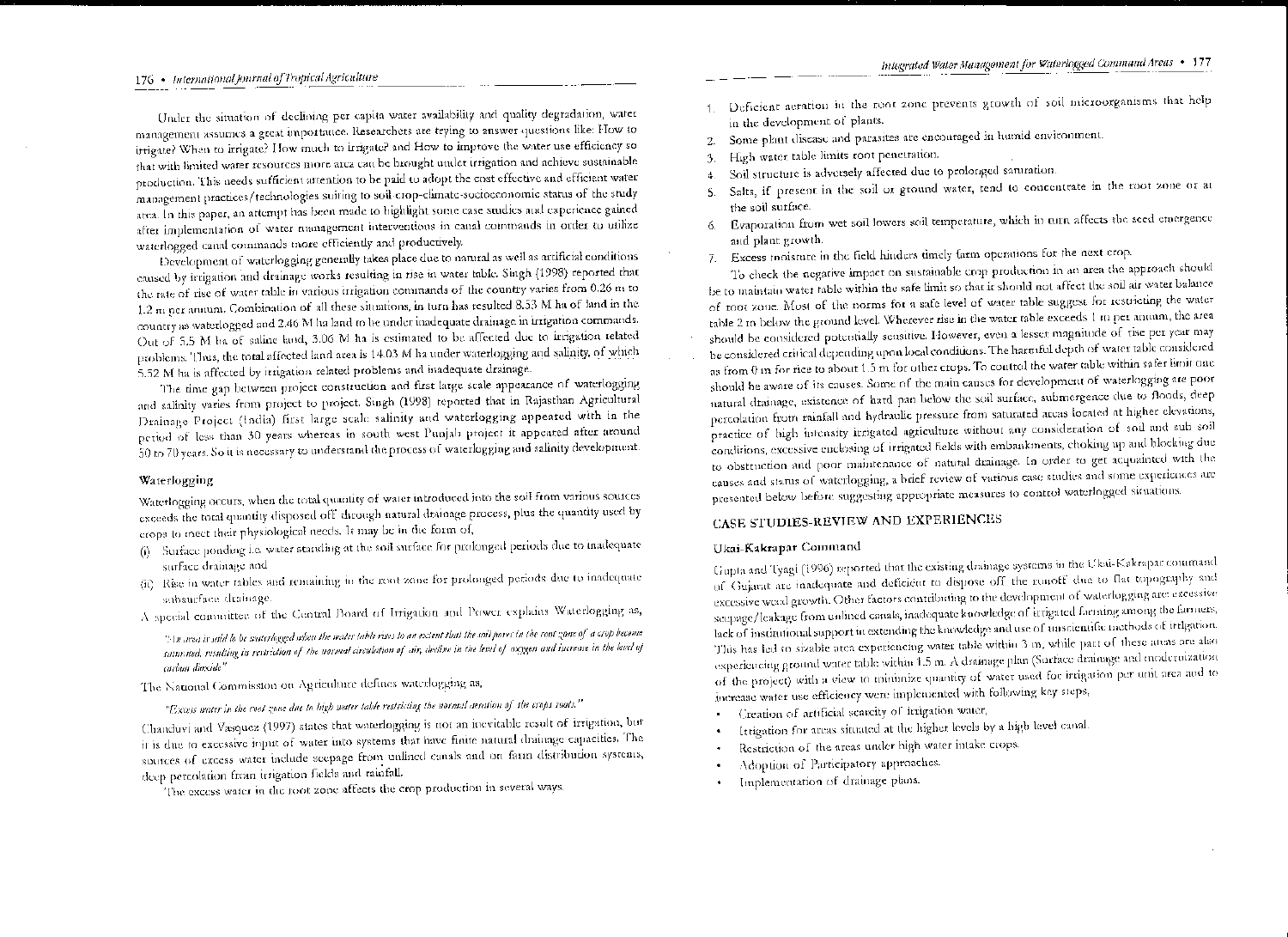## 178 - International Journal of Tropical Agriculture

### South-west Punjab

Some of the blocks in this region were experiencing rise in water table at the rate of 33 cm/year. Before the inception of the canal system, the areas were rainfed and desert conditions prevailed with water table as deep as 40-50 m while rise in water table started after introduction of canal system. The study carried out on drainage investigations, anti-waterlogging measures and crop production technology for the waterlogged areas in the region shows that scepage by various means, poor state of drainage structures, very less withdrawal of ground water, etc. are some of the main reasons for occurrence of waterlogging conditions. The study suggested following remedial measures . Encouraging more utilization of good quality ground water through installing shallow skimming

- Encouraging more evapotranspiration through early rice transplantation,
- sunflower and sugarcane cultivation, Reducing irrigation to cotton and wheat crops at later growth stages as to use
- ground water through capillary rise under high water table conditions, Decreasing allocation/supply of canal water to these areas only during later crop
- growth stages.

# Canal Command of Semi-arid Region (Haryana State)

In this state the canal irrigated area is underlain by saline aquifers in deeper level. The area becomes waterlogged when the water table rises within 2 m below ground surface. The waterlogged and salt affected lands have increased the flood intensity in excess minfall years, whereas the flood absorption

capacity of groundwater reservoir has decreased. The flood causes direct or indirect devastation but if the flood is predicted timely and is

managed effectively, the problem can be mitigated to the economic usefulness. Tanwar (1997)

- suggested following remedial measures for the area. Provisions should be made for water table control, depletion, and absorption of
- · Detention and diversion of the floodwater in paddy irrigation in upstream areas to avoid gush
- of waters to the low-lying areas. · Storage of the fioodwater in depression and lakes for its use in dry season.
- 
- Diversion of the floodwater into the sand dune areas through lift canal system.
- Evacuation of the floodwater to the rivers through drams. The creation of flood absorption expacity can be achieved by depletion of the water table through a) Drainage tabe wells and b) Shallow irrigation jube wells.

Hooja et al. (1997) reported that the rate of rise of water table per year between 1952 to 1972 was  $0.42$  m, in 1972 to 1982, 1.17 in and in 1982 to 1992 it was  $0.76$  m in the command. The reasons for

major falls in the water during 1982-1992 reported were: . Deliberate reduction in water allowance and stoppage of supply of irrigation water from the

- canals for the waterlogged areas not under cultivation. Low rainfall and low water availability overall in the canal systems of' IGNP.
- 

Attempts to get farmers to adopt more efficient water application techniques to avoid over irrigation, and to take up conjunctive water use where ever possible through CAD'S.

Based on the observed rate of water table rise, it is projected rhat widtout adoption of measures for water table control, the critical condition would extend to cover 2,85,000 ha or more with a maior part becoming completely waterlogged. Hence, above-mentioned three reasons can be considered as key steps for remedial measures.

### Mahanadi Delta

It is estimated that out of 3.03 lakh ha culturable canal command of Mahanadi Stage I and II, 1.725 lakh ha is suffering from different degrees of waterlogging problem. The causes of waterlogging are mentioned below.

- Construction and strengthening of embankments along the rivers, siltation of river beds in Cuttack and Puri leads to higher bed level than the adjoining fields. Continuous flow of water to the fields occurs through seepage causing waterlogging problem.
- Manmade blockades owing to the construction of roads and bridges have also been instrumental in creating drainage congestion.
- Depth of the existing drainage system is not adequate to completely drain out the low-lying areas due to topographic and economic constraints, hence water continues to stagnate in the depressions.
- The excess of groundwater recharge over withdrawal in canal command areas resulting in to rise of water table and waterlogging and in process reducing the capacity of the soil-aquifer system to take more water in its storage thereby increasing the rainfall excess causing water congestion.
- Uncontrolled flow of caual water through distributaties, minors, watercourses and excessive field to field irrigation by farmers resulting in wastage of water that finds it way to the lowest part of the terrain and causes waterlogging.

Improving existing surface drainage system can minimize the above listed problems.

### Drainage of Barachouka Area

The Barachouka area of Rasulpur basin in Miduapur district has representative features of the waterlogging problems in southern West Bengal. It has a mild concave shaped topography with about 65 m deep alluvium of clay texture, which has poor internal drainage and high water retention capacity. The natural surface drainage impeded due to siltation of the natural and man-made drainage system. The internal drainage is delayed due to the heavy textured deep soils. The salinity is caused by sea water ingress. The salinity hazard in some area of Barachouka is so severe that the land has remained fallow for over two centuries. Though the land is fertile, it suffers from severe drainage congestation causing total failure of kbarif Paddy crop. The implementation of surface dramage in the area has favorably modified the hydrograph of ponding as well as the soil water regime in the rice fields. The adoption of surface drainage measures has increased the productivity of rice to the tune of 29 to 34% and the land is free of excess water due to which the land is available for *mbi* preparation in time.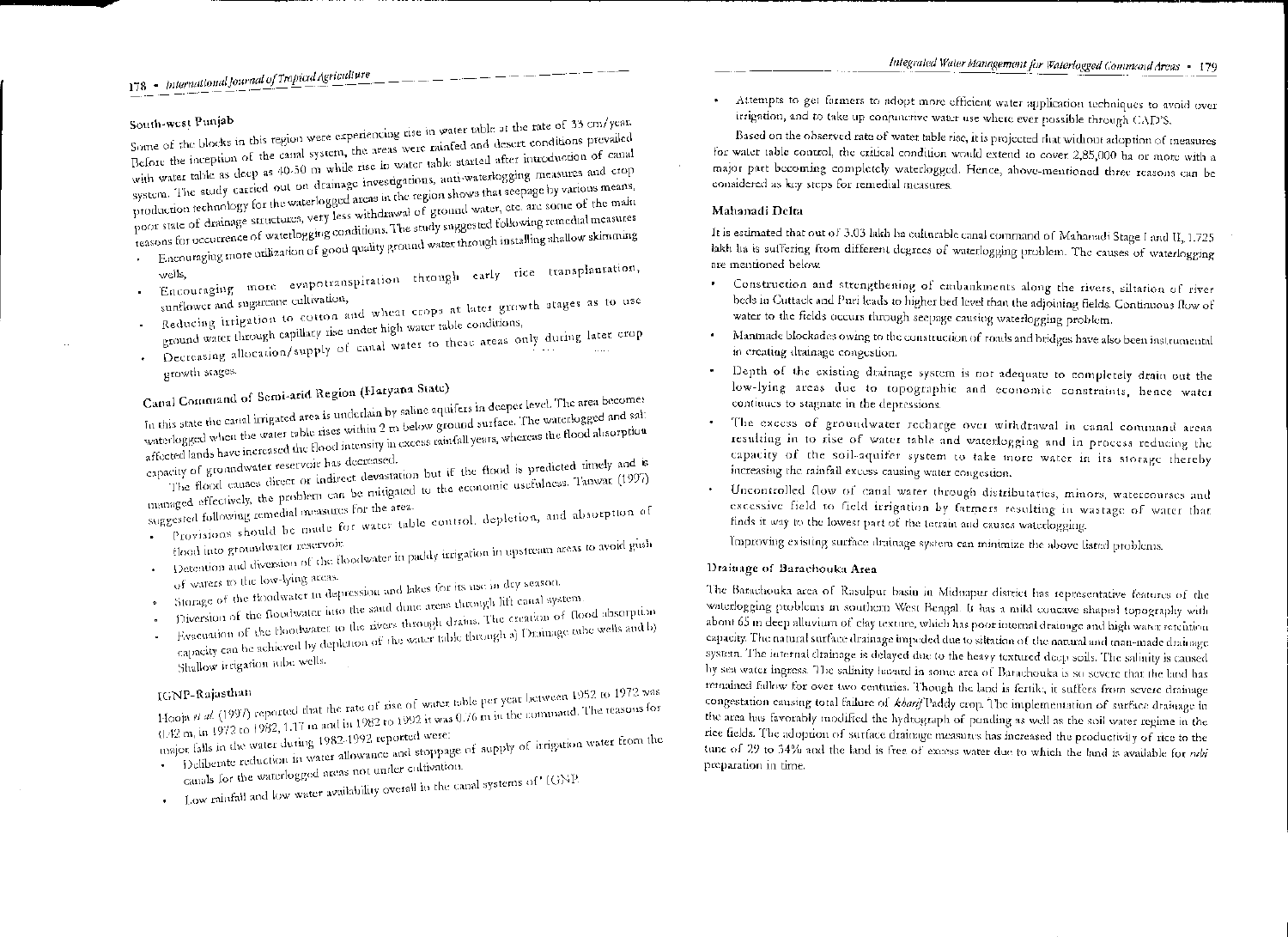# 180 • International Journal of Tropical Agriculture

Mahi Right Bank Canal Command, Gujarat After the introduction of trtigation in 1959, there has been continuous rise in groundwater table. The rate of rise in water table in the year 1965 to 80 reported was 0.28% on an average. The main causes for drainage problem in the command are excessive irrigation to the erop, percolation of water from canal and its distribution system, heavy rainfall during rainy season, poor drainage property of heavy

clay soils and inadequate drainage system in the command. The study suggest that A proper conjunctive use of surface water and ground water resource must be undertaken in

- A farmers' cooperative should be formed to look after the proper distribution of canal water in head as well as tail reaches to resolve the internal differences among the farmers regarding
- water distribution to avoid wastage and over irrigation of water, New surface drains should be constructed in the prominent valley lines and older he remodeled
- to carry the excess water at the rate of 2.46 lps/ha. ¥.

Sithind and Eastern Canal Commands, Punjah The area is part of alluvial plain with very flat slope. The feeder canals in this command have been constructed through the shortest route irrespective of the fact that these canals involve high filling reaches. The reaches of the canal in filling cause severe waterlogging and salinity problems. These areas fall in low rainfall region of less than 50 cm amoually and the water allowance in these areas vary from 3.5 to 5.5 cused per 100 acres. There is no scope for reduction of irrigation water allowances. Almost the entire area has been covered with surface drains. There are some isolated depressions, which need to be drained still by link drains and may require lifting of water from such pockets. The drains are in general at flatter slopes with improper condition of outfall. The monsoon rainfall combined with lack of cross drainage works was considered responsible for rise in water table. The general estimate of recharge is 10 cm/gr, which is more than the withdrawal of ground water,

resulting in to rise of ground water table.

Brahmputra and Barak Basin, North East India With average amual rainfall of 2,500 mm the command has undulating topography. Most of the areas under tea plantation face problems of water congestion. The water table was found to be fluctuating 60 cm to 200 cm below the soil surface. In these areas since most of the time one rainstorm follows another much before the drainage from the first one is completed, it causes continuous fluctuation in the water table throughout the season and thus causing shallow cooting of the plants, which may necessitate taking decision regarding drainage hased on seasonal

Some Experiences in Right Parallel Channel V (RPC-V) a distributary of Patna Main Canal The RP Channel-V is a distributary of Patna Main Canal in Sone Command. The area under this distributary is about 2,500 acres. Area is bounded by PMC and RPC-V at one side at its upland and by a drain at its low lands. In the monsoon seasons the drain carries water ultimately to river Pun-Pun and acts as a drain for the command of RP Channel-V and area falling left side of the Adampur distributary. The lowlands of RP Channel-V are partially irrigated by canal water, but all the water

flowing from uplands as a runoff or sub-surface lateral movement falls in to the drain after crossing over these low lands.

Walklhrough surveys of the command particularly in low lands were conducted in the kharif 2001. It was observed that the rainfall in the area was very scattered and there were no symptoms of surface stagnation of water even in low lands up to 15th August, during which there was little rainfall in the area. After third week of August when the area started receiving high intensity rainfall and runoff entering from right side of the Adampur distributary in the command, most of the area adjoining drain (low lands) was found submerged by water just within a week time. This resulted in to spreading of water slowly and slowly in larger areas of the command creating ponding in the fields, ranging from 15 cm to one metre. This spread and ponding started decreasing as the rainfall decreased. The depth of ponding at various locations in the drain was recorded, which varied in the range of 0.20 m in village Nisharpura and 2.30 m recorded in Gopalpur village of this command. Hence, the area faces drought like situation in non-rainy periods and waterlogging during rainy periods.

To the first remedial measure the drain of this area can be designed, properly and maintained accordingly, the losses to the crops can be minimized to a great extent by controlling the spread of water in the fields and reducing the depth and duration of ponded water by increasing the capacity of the drain.

#### **Budhana Distributary**

Budhana distributary is under Gandak Command situated at Indo-Nepal border. It is directly diverted from the Main Western Gandak Canal. The command area falls both side of this distributary to its Northern and Southern sides. The river Little Gandak flows to the southern and western boundary of the command.

Singh et al. (2001) reported that in monsoon season there is substantial amount of ponding in these depressions and water spreads to a larger area due to blockade of natural drainage system. Besides this, the Northern side villages adjoining to the distributary face water ponding for at least 2 to 3 months duration. The water table in this command is always within 1 m from ground surface from July to mid November while during post monsoon periods the water table starts declining and goes down approximately up to 4 to 5 m in May and June. This leads a very tough situation for the farmers in the area even in kharif as well as rabi seasons.

To minimize the losses to the crops there is an urgent need of cross drainage structures below the distributary, since the natural gradient of flow is still towards the master drain (river little Gandak), existing surface drains should be developed as workable and if necessary for appropriate eapacity to minimize the spread of water in the farmer's field, which will minimize the losses to the kharif crop to a great extent as well as minimize the duration of excessive moisture conditions during start of the rabi season for timely sowing of rabi crops.

#### Tal and Chaut lands of Bihar-Mokama group of Tal Lands

The problems of Tal and Chaut lands of Bihar are specific. Along the southern bank of river Ganga behind its natural level, there is a saucer shaped naturally created vast stretch of lands, which get inundated during rains. The natural topography of tal land is such that rain water as well as back water from river accumulates in this area and depth of water inundation goes up to 14 feet. Of the total water accumulated in the area 40% goes to the Ganga and the rest 60% remains in the Tal up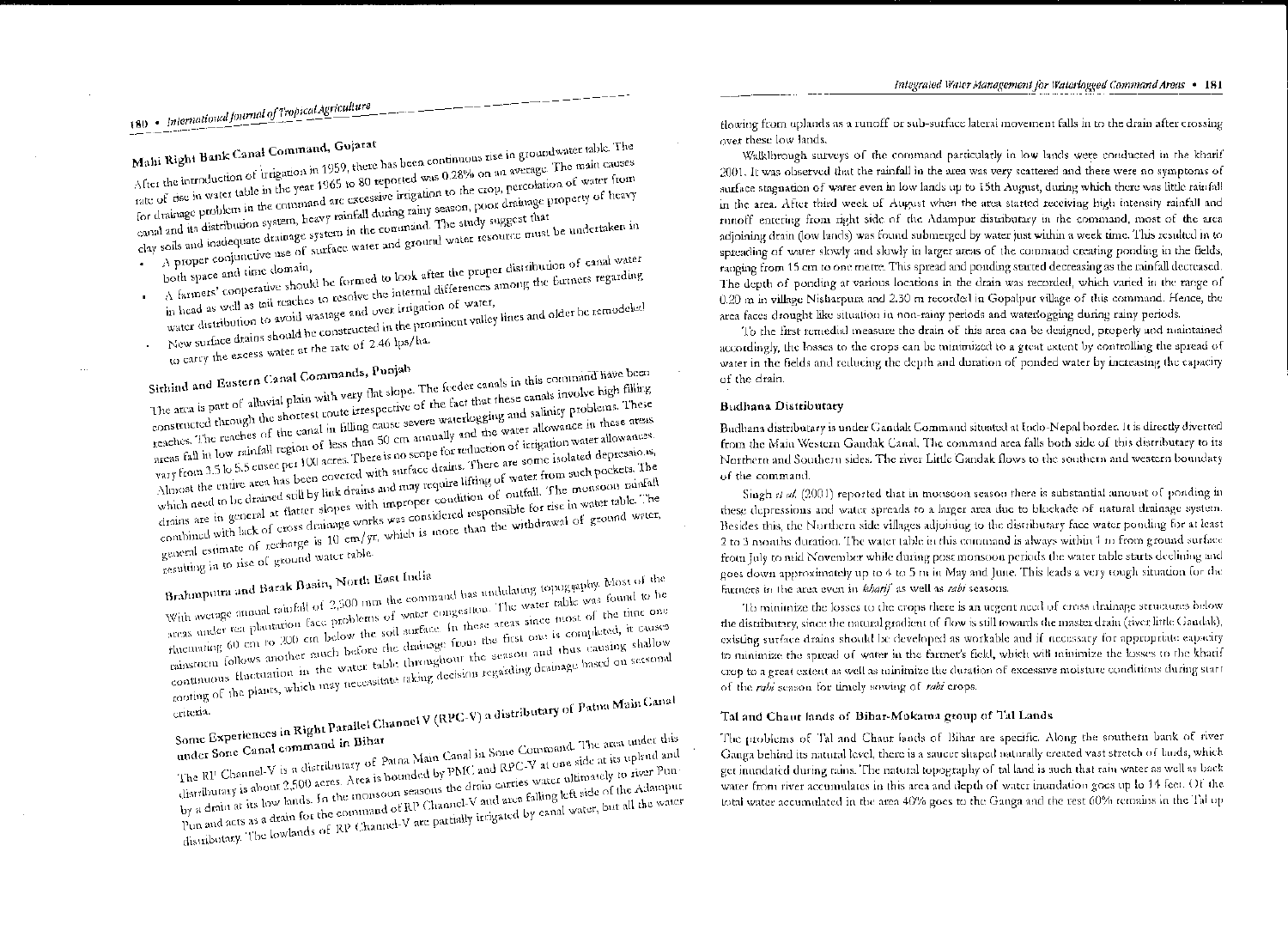182 • International Journal of Tropical Agriculture to October. Since the soils become bone dry during summer and remain mundated during rains only, mono cropping during rabi season was almost a rule. Since these lands are low lying and there our), more seeping same , and sensor was accounted for 3 to 4 months in a year i.e. for almost entire cu, staatus.<br>A team of scientist from ICAR research Complex for Eastern Region, Patna, visited the Bariarpur. kharif season.

Tal area for suggesting remedial measures, the team observed the following: also the one suggesting communities in the carrying capacity due to excessive weeds and silt

- 
- .<br>Excess water of Mani river flowing down towards north causes waterlogging in many villages Waterlogging was observed in west and north direction of village Khand Vihari, where due to
- stagnation of water most of the fertile lands were full of weeds and became uncultivable,
- Lack of drainage facilities for timely disposal of excess rain or flood water from land,
- It was observed that some of the area do have problems in draining out the standing water-but-Choking of existing drains in the region-

still there is a great possibility if planned drainage work are undertaken involving cleaning of the existing drain ditches and providing cross drainage structure at various points in the area. Many of existing drain ditches and providing cross drainage structure at various points in the area. Many of colours show there are providing and for timely cultivation and losses to the crops can be minimized these submerged lands can be saved for timely cultivation and losses to the crops can be minimized these subtracts of many call of al. (2002) suggested strategies for resource management to improve agency where the community in Bariarpur Tal area and Upadbyaya et al. (2006) mentioned problems and expression production in Mokama group of Tals in Bihar. Some of the important

proper maintenance of surface drains and providing cross dramage structures of suggestions/ temedial measures for this area are given below.

- required capacity to allow free flow of runoff. Construction of ring bund at appropriate locations.
- 
- Vertical drainage in the form of shallow tubewells.
- These case studies and experiences give some idea of possible water management plans in

waterlogged canal commands. Most of the case studies reflect that various areas in the country face the surface water stagnation during monsoon months. It is severe in the areas, which are receiving the surface wave engineers shown the contract irrigation systems Whereas many pockets in the high rainfall as well as having means of surface irrigation systems Whereas many pockets in the country receive low randall but face waterlogging problems due to seepage from water hodies and Louis experience of salinity. Areas facing these situations need a better drainage planning to development of salinity. Areas facing these situations need a better drainage planning to minimize waterlogging situations. In this context we have to control (i) depth and duration of minimize waterlogging situations. In this context we have to control (i) depth and duration of surface water ponding and (ii) encroachment of water table in the crop root zone by adopting surman News Property and the property of the desired of the systems keeping in

view the applicability of these systems.

Surface drainage is the orderly temoval or safe disposal of excess water from surface of land current streams is the streams contract of constructed ditches and through shaping of land surface.

A surface dramage system is composed of field drains which collect the excess water from land surface and conducts it to lateral ditches in which water flows to a main ditch and then to the drainage outlet, usually a natural drainage way. Since most of the crops in the irrigated area are being damaged due to non-availability of surface drainage systems, hence a judicious crop selection and proper planning for removal of ponded water can change the scenario of waterlogging in the country.

### Subsurface Drainage

Subsurface drainage is one of the most feasible solutions to overcome the waterlogging and salinity problems. By providing adequate subsurface drainage excess water and harmful salts can be appropriately removed from the root zone. Subsurface drainage not only helps in providing favourable environment for growth and maturity of plants by maintaining a desirable water table depth and salinity, but also improves soil temperature, soil workability and trafficability, tillage conditions, biological, microbiological, biochemical processes in the soil and hydrological conditions of soil. This can be practically implemented in two ways, either by vertical drainage or horizontal drainage. Vertical drainage is used generally in two contexts. In one context it implies lowering of water table by pumping of closely spaced tube wells resulting in overlapping of drawdowns, whereas in other context it promotes conjunctive use, which is implemented by intensification of minor irrigation works involving installation of a large number of shallow tubewells and pumping them for ittigation. In horizontal drainage perforated pipes are laid at 1 to 2 m depth, which drain the water from high water table areas, conveying it to a collector and finally to a disposal system. Depth of drain is generally decided on the basis of erop-water-soil hydrological characteristics, crops to be taken, extent of salinity control, depth to impermeable layer in the subsoil, availability of gravity outlet, as well as the available capacity of drain alying equipment.

### Bio Drainage

Bio drainage is proposed as a good method of subsurface drainage. However, it is important to identify appropriate situations where this method can be effectively and usefully utilized. It is unfair to assign it an objective, which ir cannot take care and then misinterpret the approach. It is a good method to reduce bank seepage from canals and have been used for this purpose in many canal commands. It is not only an economic method of drainage but also improves the ecology of the area and is environment friendly too. It provides costly wood useful for multifarious purposes and also various ranges of biomass. It can transpire water from ground water table in good amounts. A large range of crops tolerant to salinity can be grown in salt affected lands. It is a thus good muthod for economical exploitation of a wasteland. Biodrainage approaches are genetally hypothetical without having been implemented anywhere for agricultural drainage. They are slow process activities, which may be used as supplemental devise along the canal banks or for wasteland reclamation.

Drainage systems may be applicable in the areas, where possibility of evacuating the land by safe disposal of excess water through dramage channel up to the outlet exists. But where an outlet is not available for disposal of excess water and water quality is good, it's efficient and productive utilization should be planned to convert the curse of waterlogging into boom.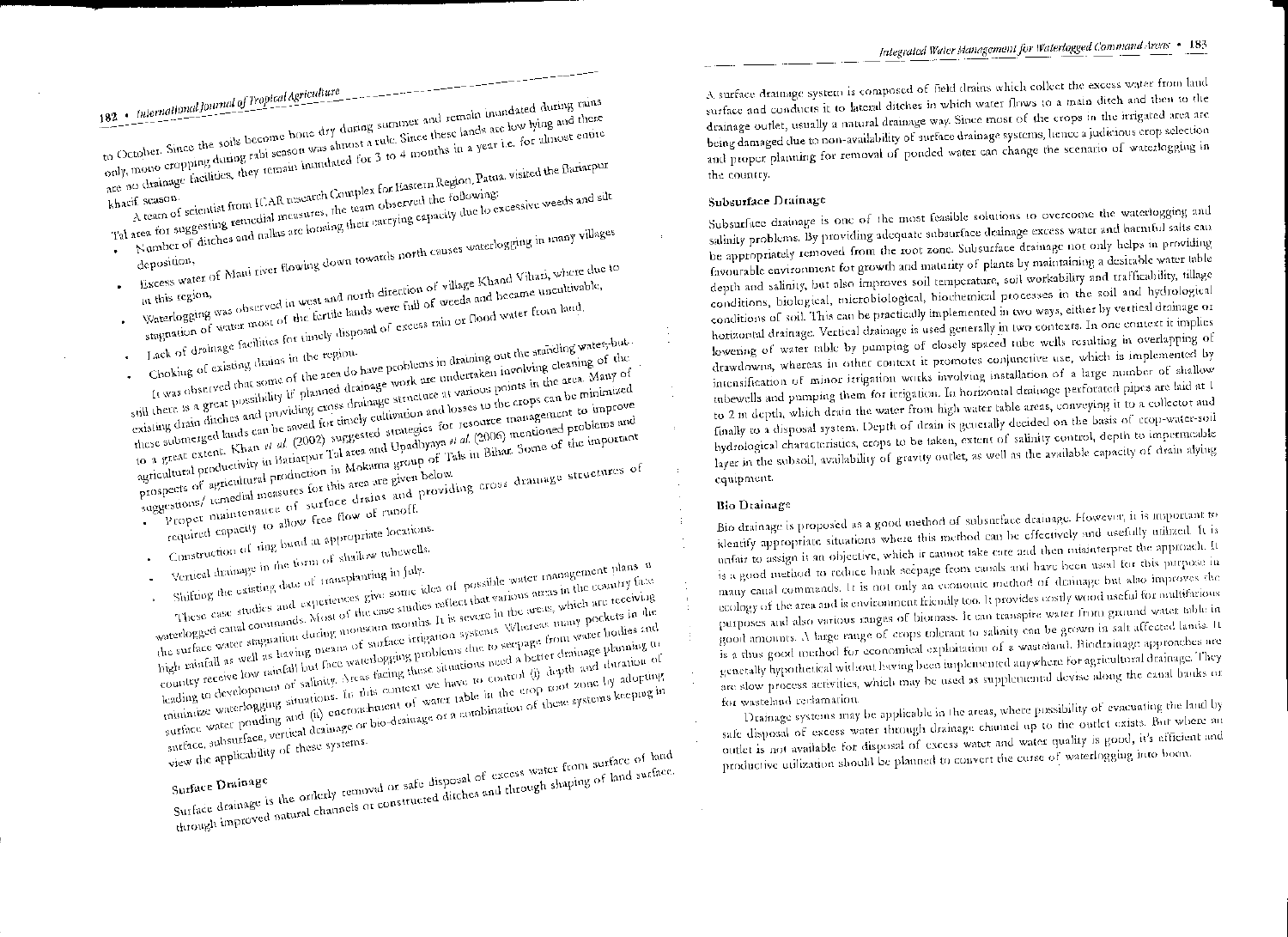# 184 • International Journal of Tropical Agriculture

TECHNOLOGIES FOR EFFICIENT USE OF WATER The efficiency of irrigation water can be increased by its judicious use on the farm. The on-farm water management including in-situ moisture conservation, reduction in seepage loss through lining material and improvement in conveyance efficiency of irrigation channels, application efficiency, scheduling of irrigation, change in crop establishment and other management practices, and multiple use of irtigation water increases the water use efficiency and crop productivity.

Reduction of Seepage Losses through Lining Materials Use of plastic sheet Silpaulin, 250 Micron thick LDPE film have been found as effective lining material over brick and cement concrete lining to control scepage from channels and ponds at Dapoli, Almora and Palampur. Undoubtedly, lining is effective in reducing the seepage loss but rechnical skill and precautions are required in joining and fixing of lining material to make it viable

and acceptable by users.

Maximum storage and utilization of rainwater resource reduces the irrigation cost drastically. The effect of bund height on water, soil and nutrient conservation and rice yield under the agro-climatic conditions of Bhubaneswar were studied. No reduction in crop yield was observed even at rainfall storage depth of 20 cm. The crop yield did not differ significantly under different storage depths. A simple technology to store and utilize the rainwater is to raise the bunds of about 25 cm around farmers' fields. This technology was tried in farmers' fields and following benefits were reported. (i) Arrests the rainwater in the fields during monsoon. Allows rice crop to utilize maximum rainwater and reduces the irrigation requirement through other source of irrigation.

- (ii) Arrests the soil and nutrients in the fields by minimizing the runoff. This practice does not
- allow soil deposition in drains resulting in increase in their bed levels and thus more water (iii) Bunds help in storing the raunwater on the hard surface and replenishing the ground water below the land. This causes ground water to use and it can be utilized for irrigation during
- non-monsoon period.

## Surface Water Management

In surface water management, the water available at the surface through canal, tanks, ponds or other sources needs strategic planning. The main problem in the canal commands as reported by the farmers is non-availability of canal water when it is required and excess flow of water when it is not required. Due to this some of the command is over-intigated whereas others don't get water as pet their requirement. In nut shell there is a large gap between supply/ availability and demand/ requirement of water. Under such situation spatial and temporal crop water requirement in the canal command can be computed and given to Water resources department in order to inform the water users well in advance about time and quantity of water to be released from canal. If water users know about the water deficit, they can plan about meeting out this deficit through other water resources. Thus, the gap between availability and tequirement can be reduced to a great extent Involvement of wider group of constituencies in water management could lead to more effective. participatory water management. Through training camps, farmers may be educated and made aware about the proper utilization of available water. Encouragement for formation of Water Users Associations in canal commands and establishing linkages with Water resources department (Water suppliers) through frequent meetings, dialogue and discussion could help in appreciating the problems and seeking the solutions in participatory mode.

### Ground Water Management

Development of rigid PVC tubewells, improved propeller pumps, improved foot valve, chain pumps for water lifting in tribal areas, efficient reflux valve, safety device against overheating of diesel engines, low cost well screens for shallow mbewells are some of the water use efficient technologies developed under AICRP on optimization of ground water utilization through wells and pumps. Proper selection, care and timely maintenance of pump, motor suction and delivery pipes and other accessories/ attachments not only improves the efficiency of the system but life of the system also increases. Accelerated adoption of optimization of rice transplanting time not only improved tice wheat productivity but also encouraged groundwater utilization in the project area. Timely mising of rice nursety using tubewell water, registered 2.5 times increase in groundwater market. Routing of pumped water for irrigation through a reservoir or tank and integrating with borticulture, fishery & livestock is another example of technological push to encourage ground water utilization for improving water productivity in the region.

#### Conjunctive use of Water

In order to explore the possibility of conjunctive use in canal command, a simple decision support tool has been developed in visual basic (both in Hindi and English), which is capable enough to convince the water users about conjunctive use under the situation when increase in yield leading to monetary benefit is more than additional cost incurred in providing irrigation through ground water. The tool is being tested for various situations like (i) owning tuhewell, (ii) Renting pumping set and (iii) purchasing water.

For conjunctive use of saline and canal water, it has been suggested by CSSRI, Karnal that under the short supply of canal water, when the farmers are forced to pump saline ground water or drainage waters to meet the crop water requirements, water from the two sources can be applied either separately ot mixed. Mixing of waters to acceptable quality for crops also results in improving the stream size and thus the uniformity in irrigation, especially for the surface method practiced on sandy soils. Allocation of two waters separately, if available on demand, can be done either to different fields, seasons or crop-growth stages such that higher salinity water is not applied to sensitive crops or at sensitive growth stages.

#### Multiple uses of Water

Multiple use of water in waterlogged/ water stagnated area by routing the canal or ground water through a fish pond-cum-secondary reservoir and planting vegetable or fruit plants on the bunds is widely accepted technology among farmers. By weekly exchange of water, fish harvest upto 10 t/ha as additional income can be obtained. If an integrated farming system is followed in which output of one system (like excreta of animals and birds) is input to other system (fish in the pond), the nutritional value of water for fish, crops, fruits and vegetables increases resulting in increase in production and income many folds.